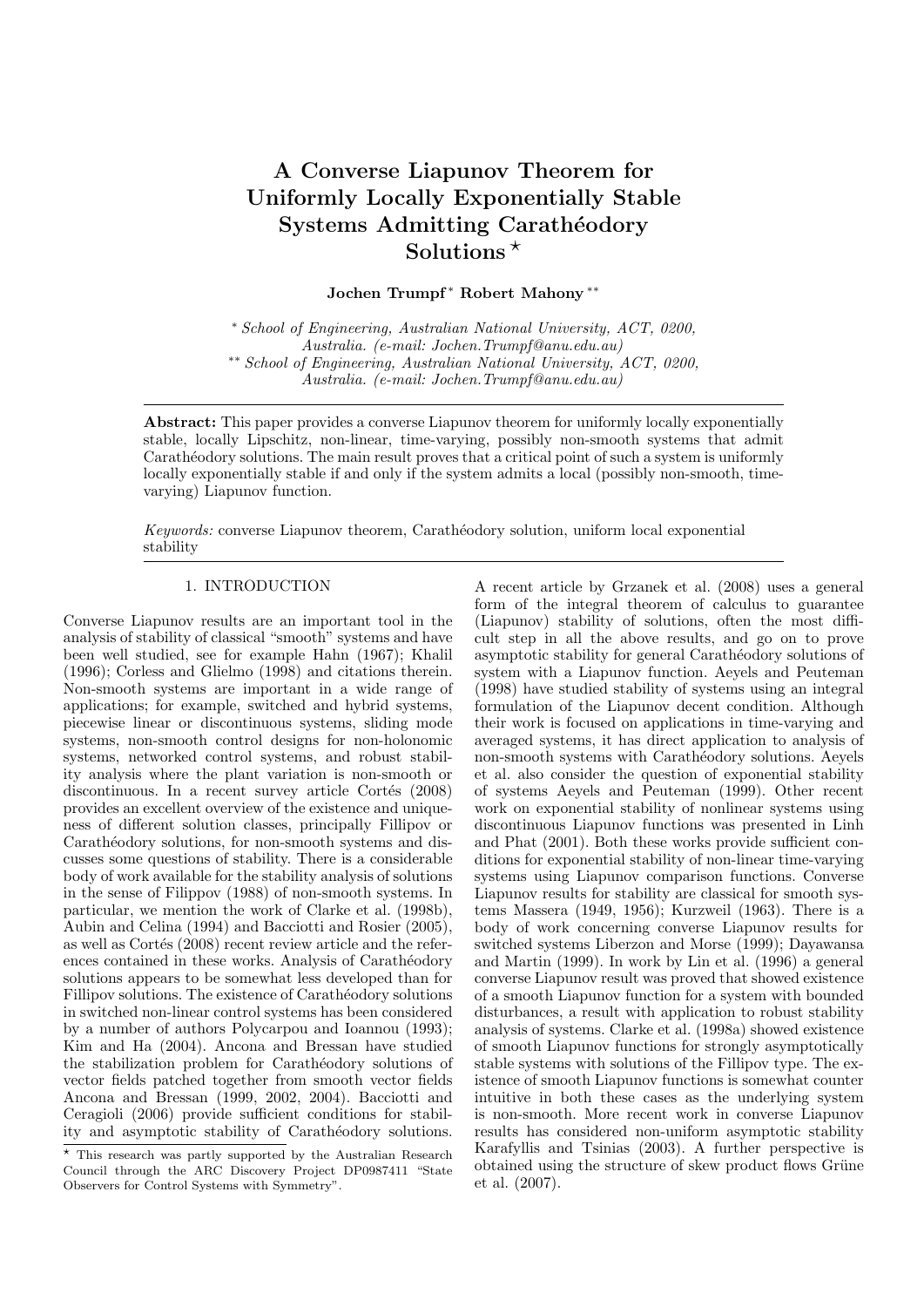In this paper, we provide a Liapunov function characterisation of uniform local exponential stability (ULES) for locally Lipschitz, non-linear, time-varying systems that admit Carathéodory solutions. The main result proves that a critical point of such a system is uniformly locally exponentially stable if and only if it admits a ULES Liapunov function, a Liapunov function that exhibits certain growth behavior and regularity (see Definition 2). The result is based on a generalisation of the Langenhop (1960) inequality that provides a lower bound on the rate of decrease of solutions. Our result requires only that a Carathéodory solution exists and that the vector field is uniformly Lipschitz around the origin. This appears to be a stronger result than other extensions of Langenhop that we have found in the literature Vidyasagar (2002). The Langenhop inequality is fundamental in the existence proof of the ULES Liapunov function for uniformly locally exponentially stable systems. The converse Liapunov result obtained dovetails with a theorem from Aeyels and Peuteman (1999) to provide the if and only if Liapunov characterisation of uniform local exponential stability.

The paper is organised into four sections including the present introduction, two main technical sections, and a short conclusion (Section 4). In the technical sections, Section 2 presents the problem formulation and proves the generalisation of the Langenhop inequality. Section 3 presents the converse Liapunov theorem for uniformly locally exponentially stable systems and states the main result.

## 2. A LANGENHOP INEQUALITY FOR TRAJECTORIES

Consider the time-varying system

$$
\frac{\mathrm{d}}{\mathrm{d}t}x(t) = f(t, x(t))\tag{1}
$$

where  $I \subset \mathbb{R}$  is a non-empty interval,  $U \subset \mathbb{R}^n$  is a nonempty open set and  $f: I \times U \longrightarrow \mathbb{R}^n$ . To begin with, we do not place any regularity conditions on f but we will introduce some conditions as we go.

The term *solution of*  $(1)$  will mean a Carathéodory solution, i.e. a function  $x: J \longrightarrow U$  where  $J \subset I$  is a nonempty interval such that  $f(\cdot, x(\cdot))$  is locally (Lebesgue) integrable on J and such that  $x(\cdot)$  fulfils the associated integral equation

$$
x(t) = x(t_0) + \int_{t_0}^{t} f(\tau, x(\tau)) d\tau
$$
 (2)

for some  $t_0 \in J$  and all  $t \in J$ . Since a Carathéodory solution is given by an integral of the form (2), it is automatically absolutely continuous. Hence, a Carathéodory solution is differentiable almost everywhere and fulfils equation (1) at the points where it is differentiable.

It is, of course, well known that Carathéodory solutions exist for all initial data  $(t_0, x_0) \in I \times U$ ,  $x(t_0) = x_0$  and that maximal<sup>1</sup> such solutions are unique if  $f$  fulfils the respective Carathéodory conditions<sup>2</sup>. To obtain our first

result, we will not assume any of these conditions a priori, since the result is merely concerned with individual solutions (trajectories). However, the hypotheses of Theorem 1 below almost imply the usual Carathéodory conditions, at least "along" the trajectory under investigation. We refer the reader to the excellent book by Filippov (1988) for a thorough discussion of various notions of weak solutions and their respective properties. There is also a recent survey paper by Cortés  $(2008)$  that is available online.

The following is a version of Langenhop's inequality (Langenhop (1960)) for individual Carathéodory solutions. It is best applicable for locally uniformly Lipschitz systems in a neighborhood of a stationary solution. See the discussion below the theorem for the details.

Theorem 1. Let  $x: J \longrightarrow U$  be a (Carathéodory) solution of (1) and let  $||x(t)|| > 0$  for some  $t \in J$ . Pick  $t_0 \in J$  with  $t_0 < t$ . Assume that there exists  $L > 0$  such that

$$
||f(\tau, x(\tau))|| \le L \cdot ||x(\tau)|| \tag{3}
$$

for almost all  $\tau \in [t_0, t]$ . Then

$$
||x(t)|| \ge ||x(t_0)|| \cdot e^{-L(t-t_0)}.
$$

**Proof.** Since  $x(\cdot)$  is a solution of the integral equation (2) we have that

$$
x(t) = x(\tau) + \int_{\tau}^{t} f(s, x(s)) \mathrm{d}s
$$

for all  $t_0 \leq \tau \leq t$  and hence

$$
||x(t)|| \ge ||x(\tau)|| - \int_{\tau}^{t} ||f(s, x(s))|| ds
$$

for all  $t_0 \leq \tau \leq t$ . Defining

$$
\phi(\tau) := \|x(t)\| + \int_{\tau}^{t} \|f(s, x(s))\| ds
$$

it follows that  $\phi(\tau) \ge ||x(t)|| > 0$  and  $\phi(\tau) \ge ||x(\tau)||$  for all  $t_0 \leq \tau \leq t$ . But then  $L \cdot \phi(\tau) \geq L \cdot ||x(\tau)|| \geq ||f(\tau, x(\tau))||$ and hence

$$
L - \frac{\|f(\tau, x(\tau))\|}{\phi(\tau)} \ge 0
$$

for almost all  $\tau \in [t_0, t]$ . Integrating this inequality from  $t_0$  to t yields

$$
L(t - t_0) - \int_{t_0}^t \frac{\|f(\tau, x(\tau))\|}{\phi(\tau)} d\tau \ge 0.
$$
 (4)

Next, we note that

$$
\psi(s) := \begin{cases} 0 & , s < t_0 \\ \|f(s, x(s))\| & , t_0 \le s \le t \\ 0 & , s > t \end{cases}
$$

is integrable over  $\mathbb R$  and hence  $\phi(\cdot)$  is absolutely continuous and in particular differentiable almost everywhere, namely at every Lebesgue point of  $\psi(\cdot)$ , and moreover  $\phi'(\tau)$  =  $-\|f(\tau, x(\tau))\|$  at every such point  $\tau \in [t_0, t]$ , see e.g. (Rudin, 1987, Theorem 7.11). Hence (4) is equivalent to

$$
L(t-t_0) + \int_{t_0}^t \frac{\phi'(\tau)}{\phi(\tau)} d\tau \ge 0.
$$

Since  $\phi(\cdot)$  is absolutely continuous and bounded away from zero by  $||x(t)|| > 0$ , the logarithm  $log(\phi(\cdot))$  is

<sup>&</sup>lt;sup>1</sup> A solution  $x: J \longrightarrow U, J \subset \tilde{J}$ , is called maximal if it can not be continued beyond its existence interval  $J$ , i.e. if for every solution  $\tilde{x}$ :  $\tilde{J} \longrightarrow U$  that coincides with x on J it follows that  $\tilde{J} = J$ .

 $^{\rm 2}$  The usual Carathéodory conditions for existence of solutions are continuity in  $x$  for almost all  $t$ , measurability in  $t$  for all  $x$  and

boundedness in  $x$  for almost all  $t$  where the bound is absolutely continuous in t. The usual condition for uniqueness of solutions is a local Lipschitz condition in x. For the details see e.g. Filippov (1988).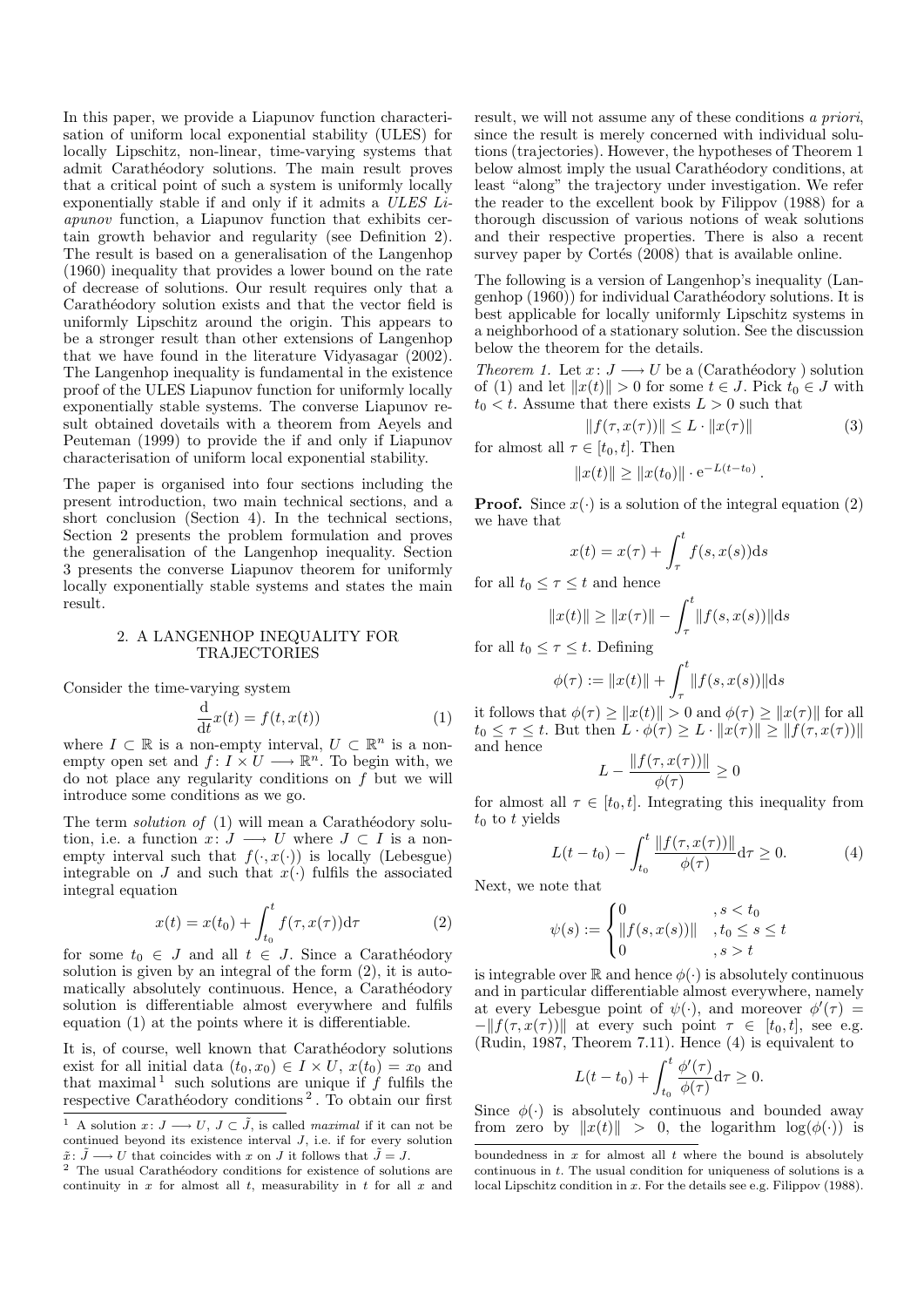also absolutely continuous with derivative  $\frac{d}{d\tau} \log(\phi(\tau)) =$  $\phi'(\tau)/\phi(\tau)$  almost everywhere on [t<sub>0</sub>, t]. Applying the fundamental theorem of calculus in a version for absolutely continuous functions, see e.g. (Rudin, 1987, Theorem 7.20), yields

$$
\log(\phi(t)) \ge \log(\phi(t_0)) - L(t - t_0)
$$
  
and hence using  $\phi(t) = ||x(t)||$  and  $\phi(t_0) \ge ||x(t_0)||$  that

 $\log(\|x(t)\|) \geq \log(\|x(t_0)\|) - L(t - t_0).$ 

Taking exponentials on both sides completes the proof.

A few remarks are in order. For  $r > 0$  and  $x \in \mathbb{R}^n$ denote  $B_r(x) := \{y \in \mathbb{R}^n \mid ||y - x|| < r\}$ . The standard Carathéodory condition for uniqueness of solutions is that f is locally Lipschitz in  $x$ , or more precisely that for every  $x \in U$  there exist an  $r_x > 0$  and a locally integrable function  $L_x: I \longrightarrow [0, \infty)$  such that  $B_{r_x}(x) \subset U$  and

$$
||f(t, y) - f(t, z)|| \le L_x(t) ||y - z|| \tag{5}
$$

for all  $y, z \in B_{r_x}(x)$  and all  $t \in I$ . The case where the local Lipschitz functions  $L_x(\cdot)$  are bounded is of particular interest in the discussion of stability of stationary solutions, see e.g. Aeyels and Peuteman (1998).

For systems with  $f(t, 0) = 0$  almost everywhere, i.e. where  $0 \in U$  is a stationary solution, our condition (3) follows from essential boundedness of the local Lipschitz functions  $L_x(\cdot)$ , where that bound is uniform in  $x \in U$ . In particular, if zero is a stable stationary solution then solutions that start close enough to zero remain in a compact set and hence (possibly non-uniform) essential boundedness of the local Lipschitz functions  $L<sub>x</sub>(.)$  alone guarantees (3) for solutions that live close enough to zero. In the following, we will use Theorem 1 only in that latter context.

### 3. A CONVERSE LIAPUNOV THEOREM FOR UNIFORMLY LOCALLY EXPONENTIALLY STABLE SYSTEMS

In this section, we will assume that  $[t_*,\infty) \subset I$  for some  $t_* \in \mathbb{R}$  and that system (1) has unique maximal solutions <sup>3</sup> for all initial data  $(t_0, x_0) \in I \times U$ ,  $x(t_0) = x_0$ . We will denote the corresponding maximal existence intervals by  $J_{\phi}(t_0, x_0) \subset I$  and to avoid confusion, we will write  $\phi(t; t_0, x_0)$  for the value of the solution with initial data  $(t_0, x_0)$  at time  $t \in J_{\phi}(t_0, x_0)$ .

Assume now that  $f(t, 0) = 0$  for almost all  $t \in [t_*, \infty)$ , i.e. that  $0 \in U$  is a stationary solution of system (1). Recall that the zero solution is called uniformly locally exponentially stable if there exist positive numbers  $r, m$ and  $\lambda$  such that  $J_{\phi}(t_0, x_0) \supset [t_0, \infty)$  and

$$
\|\phi(t; t_0, x_0)\| \le \|x_0\| \cdot m \,\mathrm{e}^{-\lambda(t - t_0)}\tag{6}
$$

for all  $x_0 \in B_r(0)$  and all  $t \geq t_0 \geq t_*$ . Note that this implies  $m \geq 1$ .

Definition 2. Let  $\eta > 0$ . A function  $V : [t_*, \infty) \times B_n(0) \longrightarrow$  $[0, \infty)$  is called a uniform local exponential stability Liapunov function, ULES Liapunov function, for system (1) if there exist positive numbers  $\alpha$ ,  $\beta$ ,  $\gamma$ ,  $\delta$ ,  $\eta' < \eta$  and  $\tilde{L}$ such that

- (1)  $\alpha ||x||^2 \le V(t, x) \le \beta ||x||^2$ ,
- (2)  $|V(t, x) V(t, y)| \leq L \cdot (||x|| + ||y||) \cdot ||x y||$  and (3)  $V(t + \delta, \phi(t + \delta; t, z)) - V(t, z) \leq -\gamma ||z||^2$

for all  $x, y \in B_n(0)$ , all  $z \in B_{n'}(0)$  and all  $t \ge t_*$ .

Theorem 4 below yields existence of ULES Liapunov functions for systems with essentially bounded local Lipschitz functions  $L<sub>x</sub>(.)$  for which zero is a uniformly locally exponentially stable stationary solution. See the previous section for a short discussion of local Lipschitz functions. The proof of the theorem uses the following technical lemma.

Lemma 3. Assume that the local Lipschitz functions  $L_x(\cdot)$ in (5) exist and are essentially bounded, i.e. for every  $x \in U$ there exists  $M_x > 0$  such that  $L_x(t) \leq M_x$  for almost all  $t \in I$ . Let  $K \subset U$  be a compact, convex set then there exists  $M > 0$  such that  $|| f(t, x) - f(t, y)|| \leq M \cdot ||x - y||$ for almost all  $t \in I$  and all  $x, y \in K$ . Furthermore, let  $\phi(\cdot; t_0, x_0)$  and  $\phi(\cdot; t_0, y_0), x_0, y_0 \in K$  be two solutions of  $(1)$  that both exist and remain in K for some time interval  $[t_0, t_1] \subset I$  with  $t_1 \geq t_0$ . Then

 $\|\phi(t; t_0, x_0) - \phi(t; t_0, y_0)\| \leq \|x_0 - y_0\| \cdot e^{M(t-t_0)}$ for all  $t_0 \leq t \leq t_1$ .

**Proof.** Cover the compact set  $K$  with a finite number of local Lipschitz domains  $B_{r_x}(x)$ , cf. (5), and let  $M >$ 0 denote the maximum of the finitely many associated essential bounds  $M_x$  for the local Lipschitz functions  $L_x(\cdot)$ . A simple application of the triangle inequality shows that  $|| f(t, x) - f(t, y)|| \leq M \cdot ||x - y||$  for all  $x, y \in K$  by breaking down the bounded line segment joining  $x$  and  $y$  within the convex set  $K$  into finitely many pieces, each covered by one of the local Lipschitz domains. This argument holds for almost all  $t \in I$  since the union of finitely many sets of measure zero, namely the time sets where the individual bounds  $M_x$  may not hold, is again a set of measure zero.

Regarding the second statement, we have that

$$
\phi(t; t_0, x_0) = x_0 + \int_{t_0}^t f(\tau, \phi(\tau; t_0, x_0)) \mathrm{d}\tau
$$

for all  $t_0 \leq t \leq t_1$  and analogously for  $\phi(t; t_0, y_0)$ . Hence the difference  $\psi(t) := \phi(t;t_0,x_0) - \phi(t;t_0,y_0)$  fulfils

$$
\|\psi(t)\| \le \|\psi(t_0)\| + \int_{t_0}^t M \cdot \|\psi(\tau)\| \mathrm{d}\tau
$$

where we have used the first part of the lemma. Since  $\|\psi(\cdot)\|$  is continuous, the statement now follows from an application of Gronwall's inequality, see e.g. (Hale, 1969, Corollary I.6.6).

Theorem 4. Let  $[t_*,\infty) \subset I$  for some  $t_* \in \mathbb{R}$  and let system (1) have unique maximal solutions for all initial data  $(t_0, x_0) \in I \times U$ ,  $x(t_0) = x_0$ . Assume further that the local Lipschitz functions  $L_x(\cdot)$  in (5) exist and are essentially bounded, i.e. for every  $x \in U$  there exists  $M_x > 0$  such that  $L_x(t) \leq M_x$  for almost all  $t \in I$ . Let zero be a uniformly locally exponentially stable solution of (1). Then there exists a ULES Liapunov function for system (1).

**Proof.** Let  $T > 0$  be arbitrary but fixed. There exists a constant  $c \geq 1$  such that  $||x||_2 \leq c||x||$  and  $||x|| \leq c||x||_2$ for all  $x \in \mathbb{R}^n$ , where  $\|\cdot\|$  is our arbitrary norm and  $\|\cdot\|_2$  is the Euclidean norm. Using the exponential bound (6),

<sup>3</sup> We choose to make this assumption directly in Theorems 4 and 5 as it is a key conceptual condition for the results presented. The results, however, could be stated without this requirement by noting for example that Lemma 3 implies uniqueness of maximal solutions.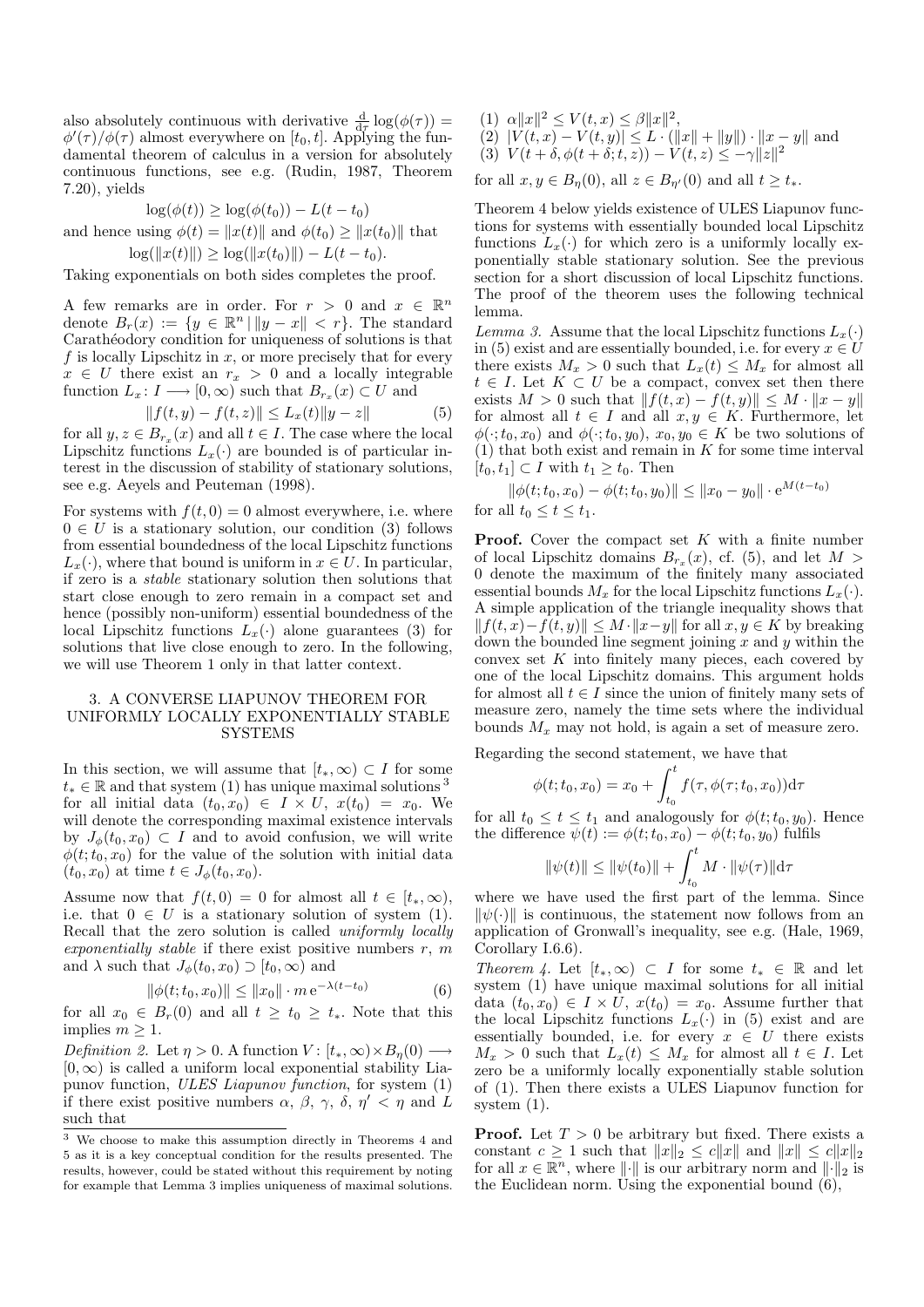$$
\|\phi(\tau;t,x)\|_2 \le \|x\| \cdot mc \,\mathrm{e}^{-\lambda(\tau-t)}\tag{7}
$$

for all  $x \in B_r(0)$  and all  $\tau \geq t \geq t_*$  and hence

$$
V(t,x) := \int_{t}^{t+T} \|\phi(\tau;t,x)\|_2^2 \mathrm{d}\tau
$$

is well-defined for all  $x \in B_r(0)$  and all  $t \geq t_*$ . Furthermore,  $V(t, x) \leq \beta ||x||^2$  for all  $x \in B_r(0)$  and all  $t \geq t_*,$ where  $\beta := (1 - e^{-2\lambda T})(mc)^2/(2\lambda) > 0$ .

From (7) it follows that  $\phi(\tau;t,x) \in B_{r'}(0)$  for all  $x \in$  $B_r(0)$ , where  $r' := rmc^2 > 0$ . Applying Lemma 3 to the compact, convex set  $B_{r'}(0)$  shows that  $|| f(t, x)-f(t, y)|| \le$  $M \cdot ||x - y||$  for all  $x, y \in B_{r'}(0)$ . In particular, choosing  $y = 0$  this implies  $|| f(\tau, \phi(\tau; t, x)) || \leq M \cdot ||\phi(\tau; t, x)||$  for all  $x \in B_r(0)$  and all  $\tau \ge t \ge t_*$ . Now let  $x \in B_r(0), x \ne 0$ . Applying Theorem 1 yields

$$
\|\phi(\tau; t, x)\|_2 \ge \|x\| \cdot c e^{-M(\tau - t)} \tag{8}
$$

for all  $\tau \geq t \geq t_*$  and hence  $V(t,x) \geq \alpha ||x||^2$  where  $\alpha := (1 - e^{-2MT})c^2/(2M) > 0$ . The inequality is trivial for  $x = 0$ .

To deduce the second statement of the theorem, compute

$$
|V(t, x) - V(t, y)|
$$
  
\n
$$
= |\int_{t}^{t+T} (||\phi_{x}||_{2}^{2} - ||\phi_{y}||_{2}^{2}) d\tau|
$$
  
\n
$$
= |\int_{t}^{t+T} (\phi_{x}^{\top} \phi_{x} - \phi_{y}^{\top} \phi_{y}) d\tau|
$$
  
\n
$$
= |\int_{t}^{t+T} (\phi_{x}^{\top} (\phi_{x} - \phi_{y}) + (\phi_{x} - \phi_{y})^{\top} \phi_{y}) d\tau|
$$
  
\n
$$
\leq c^{2} \int_{t}^{t+T} (||\phi_{x}|| + ||\phi_{y}||) \cdot ||\phi_{x} - \phi_{y}|| d\tau
$$
  
\n
$$
\leq mc^{2} (||x|| + ||y||) \cdot ||x - y|| \int_{t}^{t+T} e^{(M-\lambda)(\tau - t)} d\tau
$$

for all  $x \in B_r(0)$  and all  $t \geq t_*$ , where we have used the shorthand notation  $\phi_x := \phi(\tau; t, x)$  and  $\phi_y := \phi(\tau; t, y)$ . Here, the last inequality follows by applying the exponential bound (6) and Lemma 3. The desired inequality now follows by setting  $L := (e^{(M-\lambda)T}-1)mc^2/(M-\lambda) > 0$ .

For the third and final statement of the theorem, we start by observing that (7) implies

$$
\|\phi(\tau;t,x)\|_2 \le \|x\|_2 \cdot m' e^{-\lambda(\tau-t)} \tag{9}
$$

where  $m' := mc^2 \ge m \ge 1$ . We compute

$$
V(t + \delta, \phi(t + \delta; t, x)) - V(t, x)
$$
  
=  $\int_{t+\delta}^{t+\delta+T} ||\phi(\tau; t + \delta, \phi(t + \delta; t, x))||_2^2 d\tau$   
 $- \int_{t}^{t+T} ||\phi(\tau; t, x)||_2^2 d\tau$   
=  $\int_{t+\delta}^{t+\delta+T} ||\phi(\tau; t, x)||_2^2 d\tau - \int_{t}^{t+T} ||\phi(\tau; t, x)||_2^2 d\tau$   
=  $\int_{t}^{t+T} (||\phi(\tau + \delta; t, x)||_2^2 - ||\phi(\tau; t, x)||_2^2) d\tau$   
=  $\int_{t}^{t+T} (||\phi(\tau + \delta; \tau, \phi(\tau; t, x))||_2^2 - ||\phi(\tau; t, x)||_2^2) d\tau$   
 $\leq (m'^2 e^{-2\lambda \delta} - 1) \int_{t}^{t+T} ||\phi(\tau; t, x)||_2^2 d\tau$   
 $\leq (m'^2 e^{-2\lambda \delta} - 1) \beta ||x||^2$ 

for all  $x \in B_r(0)$  and all  $t \geq t_*$ , where the second and fourth equalities follow from the uniqueness of maximal solutions, the first inequality follows from (9), and the last inequality follows from the first part of the theorem. The statement now follows by choosing  $\delta > \log(m')/\lambda$  and  $\gamma := (1 - m'^2 e^{-2\lambda \delta}) \beta > 0.$ 

This leads to the main result of the paper.

Theorem 5. Let  $[t_*,\infty) \subset I$  for some  $t_* \in \mathbb{R}$  and let system (1) have unique maximal solutions for all initial data  $(t_0, x_0) \in I \times U$ ,  $x(t_0) = x_0$ . Assume further that the local Lipschitz functions  $L_x(\cdot)$  in (5) exist and are essentially bounded, i.e. for every  $x \in U$  there exists  $M_x > 0$  such that  $L_x(t) \leq M_x$  for almost all  $t \in I$ . Let  $0 \in U$  and  $f(t, 0) = 0$  for almost all  $t \in I$ .

Then zero is a uniformly locally exponentially stable solution of system (1) if and only if there exists a ULES Liapunov function for system (1) at zero, cf. Definition 2.

Proof. Existence of a ULES Liapunov function follows from Theorem 4. The reverse implication was proved by Aeyels and Peuteman (Aeyels and Peuteman, 1999, Theorem 1).

#### 4. CONCLUSION

We have provided a characterization of uniform local exponential stability (ULES) for locally Lipschitz, nonlinear, time-varying, possibly non-smooth systems that admit Carathéodory solutions in terms of the existence of a certain type of local Liapunov function that we dubbed ULES Liapunov function. In future work this characterization will be used to provide a criterion for uniform local exponential stability in terms of exponential stability of the linearization.

#### REFERENCES

- Aeyels, D. and Peuteman, J. (1998). A new asymptotic stability criterion for nonlinear time-variant differential equations. IEEE Trans. Automat. Control, 43(7), 968– 971.
- Aeyels, D. and Peuteman, J. (1999). On exponential stability of nonlinear time-varying differential equations. Automatica J. IFAC, 35(6), 1091–1100.